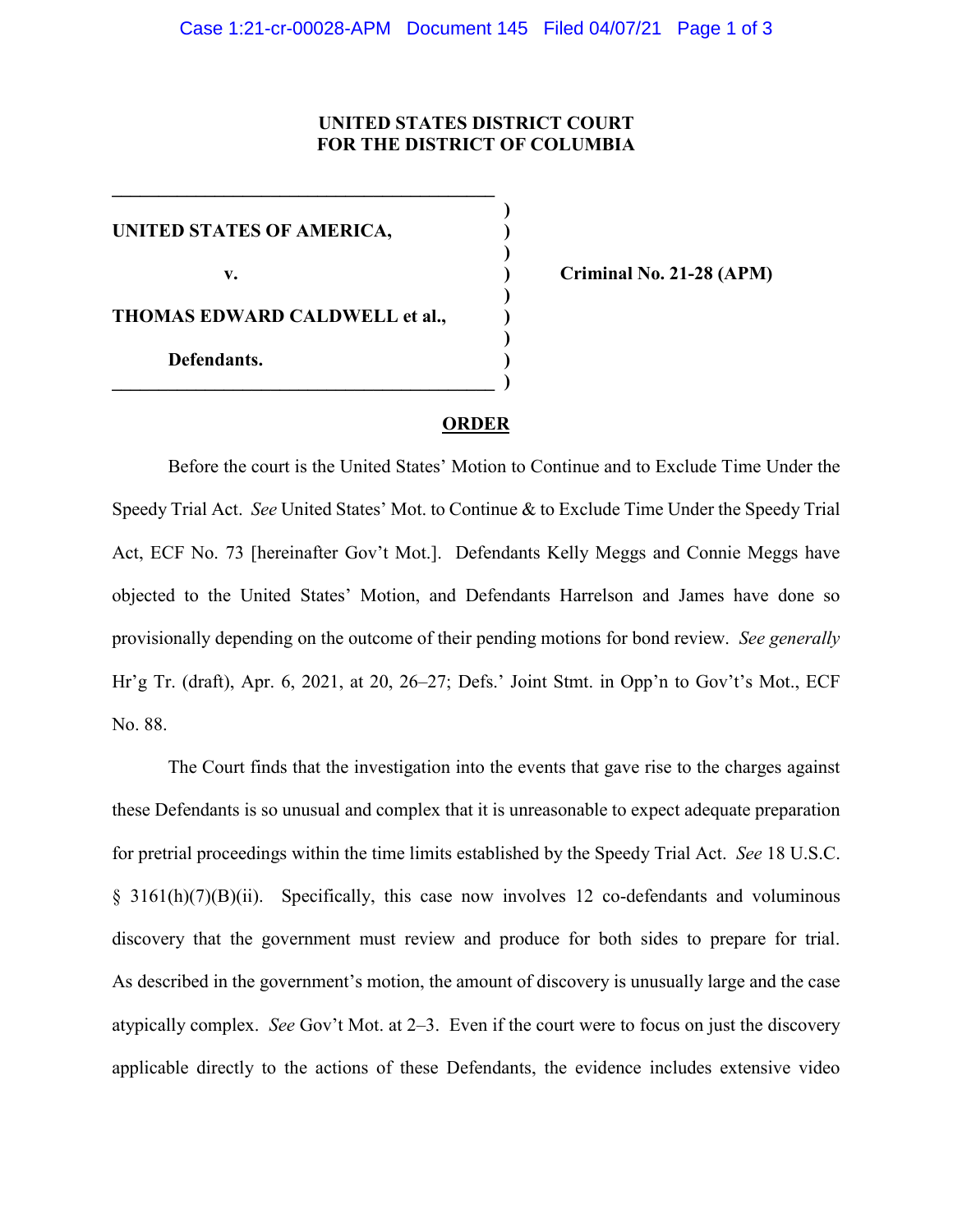## Case 1:21-cr-00028-APM Document 145 Filed 04/07/21 Page 2 of 3

footage, the contents of a large number of electronic devices, substantial subpoena returns from communications providers and social media platforms, the results of multiple search warrants, and numerous reports of interviews with law enforcement. Beyond this evidence, the government may be obligated to produce other records that are material to the preparation of the defense from an unusually large universe of evidence collected during its investigation. *See id*. (describing volume of evidence collected). This unusually large universe of evidence also presents greater challenges for the government to satisfy its obligations under *Brady v. Maryland*, 373 U.S. 83 (1963), and its progeny, and Local Criminal Rule 5.1.

The court recognizes that the exclusion of time could result in some prejudice to Defendants, particularly those who are detained pre-trial. That risk of prejudice is nonetheless justifiable here. The risk of prejudice is mitigated by the fact that the government already has made initial disclosures to defense counsel, has proactively worked with members of the defense bar to develop a system for delivering discovery in a timely fashion, and has prioritized discovery for detained defendants. *See* Gov't Mot. at 3–4; Hr'g Tr. (draft), Apr. 6, 2021, at 10–11. Additionally, the risk of prejudice is outweighed by the parties' and the public's interest in affording sufficient time for fulsome and complete disclosure of discovery (including *Brady* material), review of that discovery, and preparation of defenses.

The court therefore finds that the interests of justice are served by tolling the computation of time under the Speedy Trial Act for a period of approximately 55 days from April 8, 2021, through and including June 1, 2021, and that the interests of justice outweigh the interests of the Defendants and the public in a speedy trial.